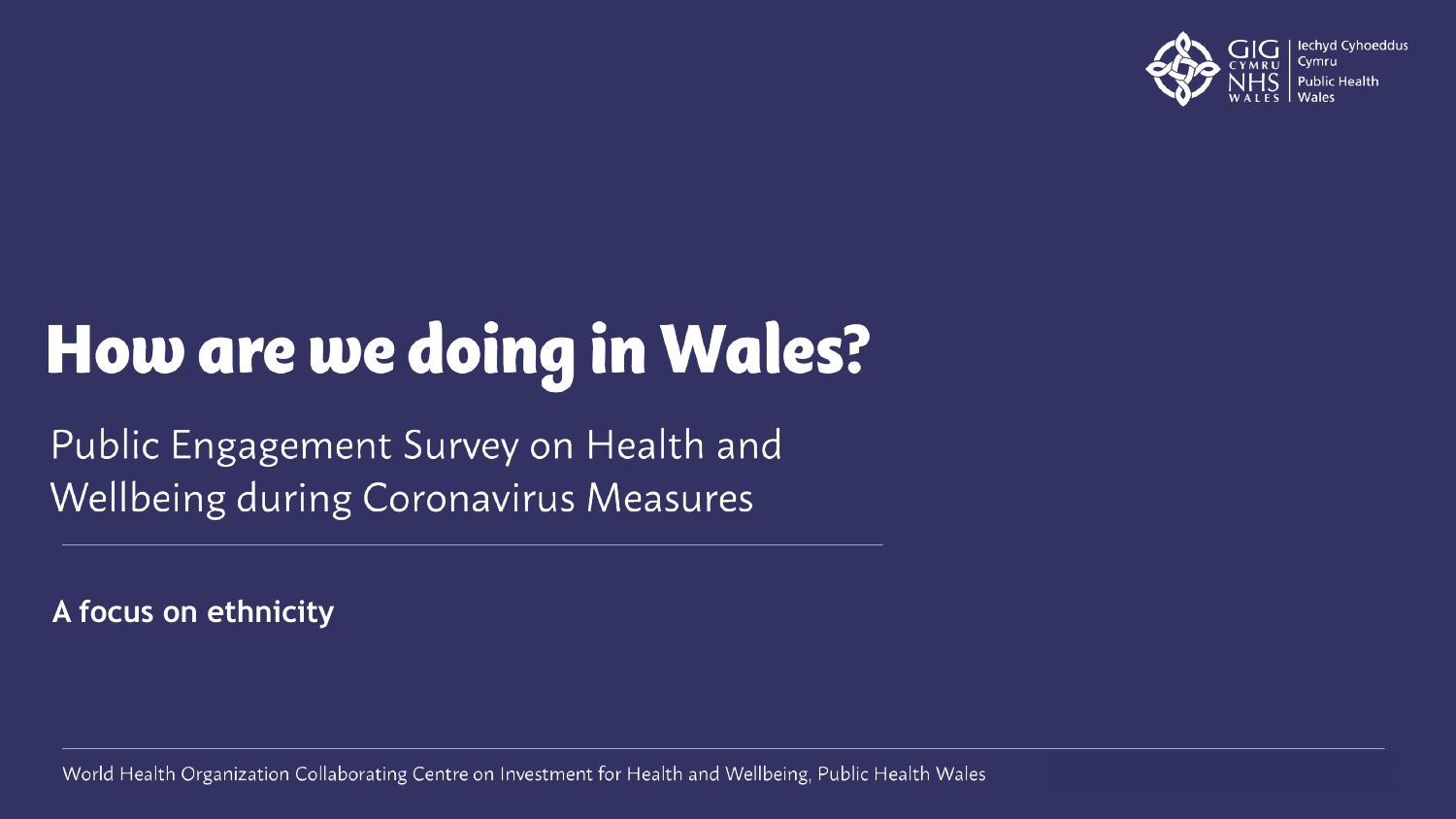

## **Ethnicity**

Findings suggest that coronavirus and the lockdown restrictions are currently having a greater impact on the mental health and wellbeing of Black, Asian and minority ethnic (BAME) residents in Wales. A third of BAME respondents report feeling isolated and 1 in 5 are worrying a lot about their finances.

However, BAME respondents are also engaging in more prayer and mindfulness activities, which may offer a positive means of coping with current stressors. Throughout the report, we use the term 'white' to refer to those not in the BAME group.

The survey revealed no difference between BAME and white Welsh residents in:

- Changes to connecting with others (e.g. talking to friends and family more; communicating with neighbours more; using social media more);
- Changes to health behaviours such as physical activity or healthy eating;
- Changes to smoking.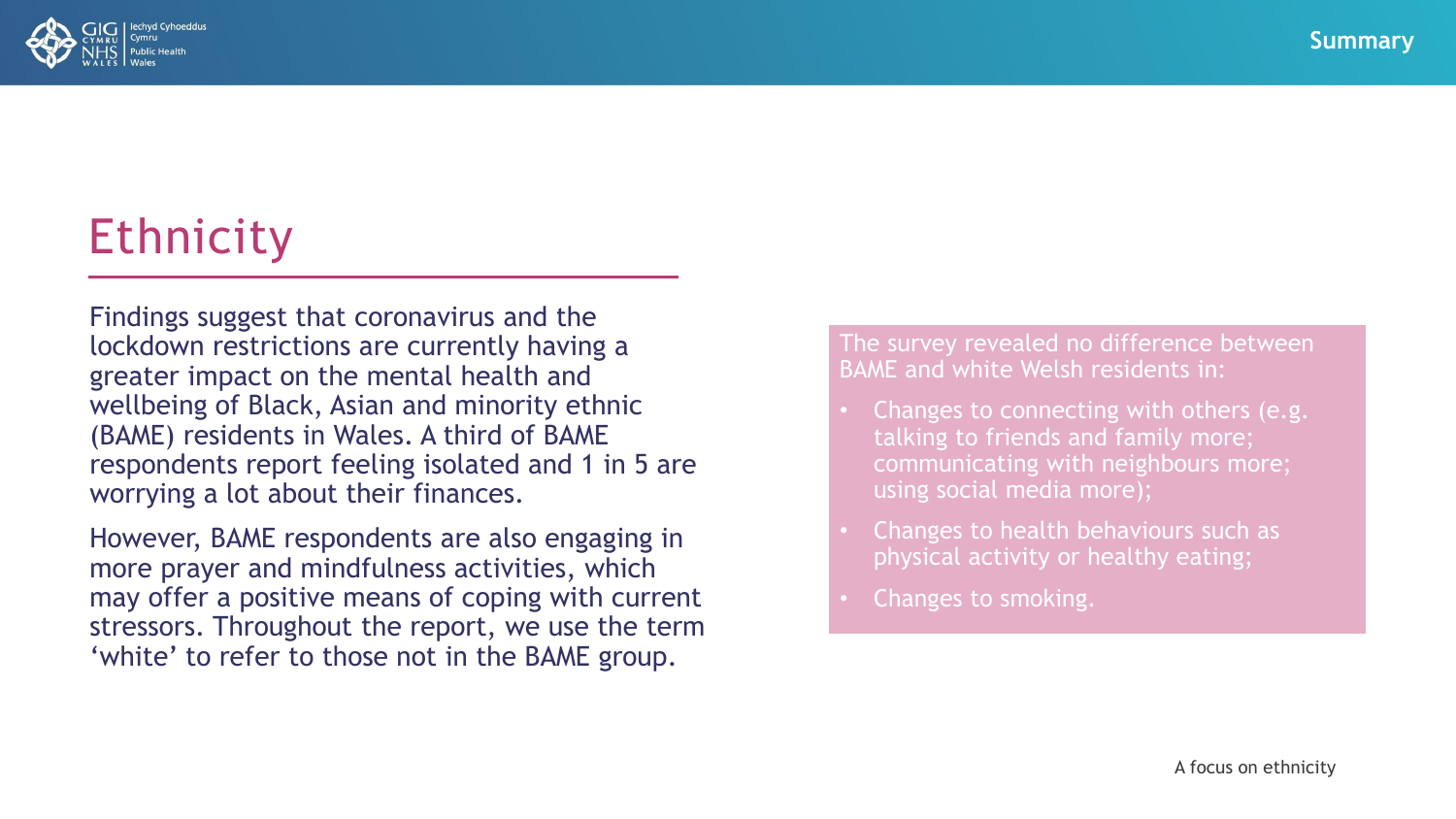

### During Coronavirus lockdown in Wales…

Black, Asian and minority ethnic (BAME) residents of Wales are more likely to be:

|                                                                      | <b>BAME</b> | White |                                                                                     |
|----------------------------------------------------------------------|-------------|-------|-------------------------------------------------------------------------------------|
| Feeling very anxious                                                 | 30%         | 20%   |                                                                                     |
| Feeling isolated                                                     | 33%         | 22%   |                                                                                     |
| Worrying a lot about their mental health                             | 28%         | 19%   | White residents of Wales are mot<br>likely to be:                                   |
| Worrying a lot about losing their job or being unable to find<br>one | 17%         | 11%   | Spending more time outdoors - - 34%<br>(BAME: 22%)                                  |
| Worrying a lot about finances                                        | 22%         | 15%   |                                                                                     |
| Spending more time watching TV/Netflix or gaming-                    | 55%         | 42%   |                                                                                     |
| Praying more-                                                        | 37%         | 7%    |                                                                                     |
| Doing more mindfulness activities-                                   | 19%         | 7%    | All figures adjusted for age, gender, wee<br>deprivation; - Measured weeks 2-5 only |
|                                                                      |             |       | A focus on ethnicity                                                                |

White residents of Wales are more likely to be:

All figures adjusted for age, gender, week and deprivation; ~Measured weeks 2-5 only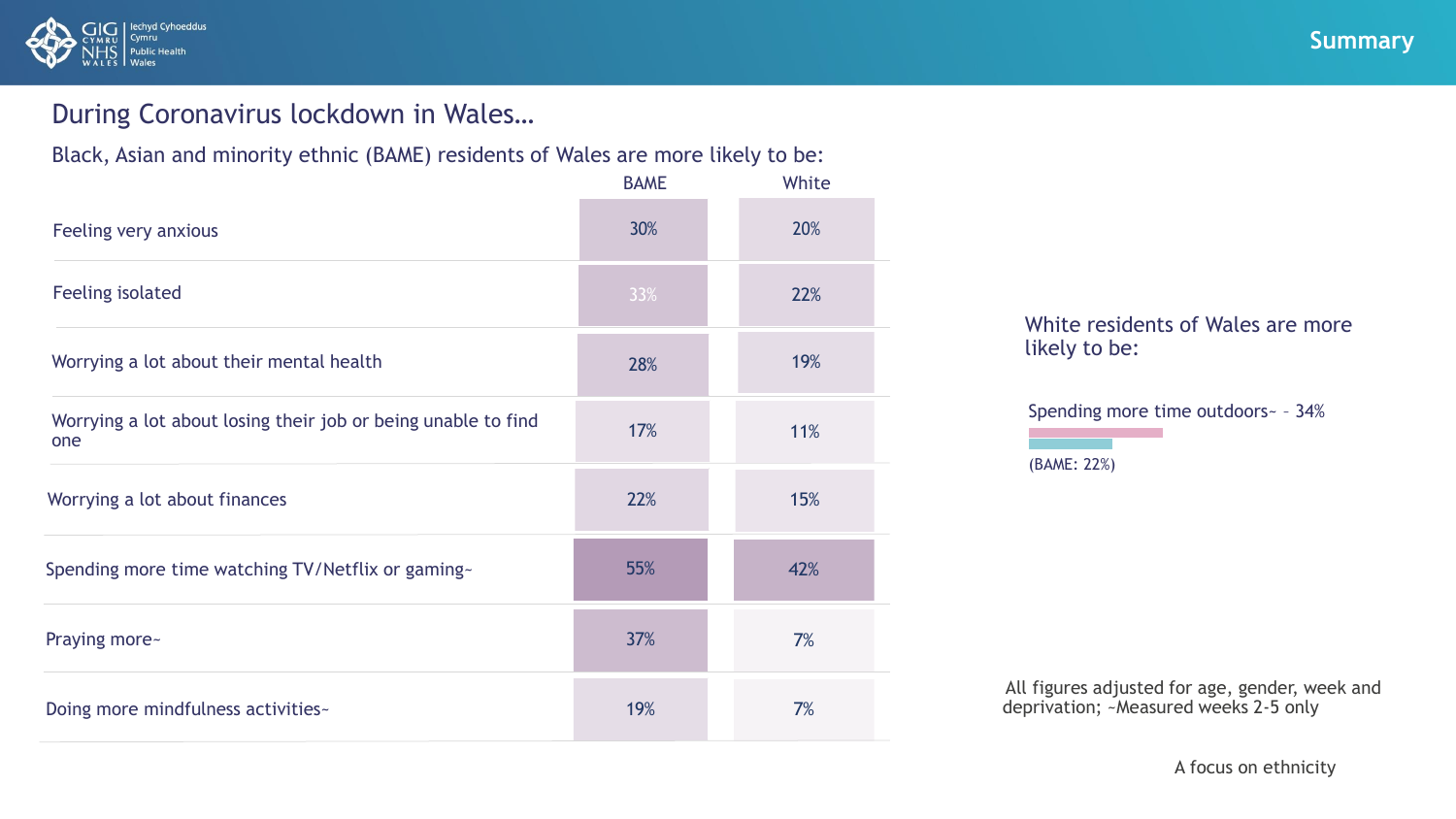

### Why focus on Ethnicity?

Evidence suggests that people in the UK from Black, Asian and minority ethnic (BAME) backgrounds are at greater risk of coronavirus and serious health complications from the disease. The reasons for this are not yet fully understood.

The UK Department for Health and Social Care (DHSC) has commissioned a formal review by Public Health England and NHS England into the apparently higher level of COVID-19 mortality among people from BAME backgrounds, which Wales will contribute to.

[See https://gov.wales/written-statement-covid-19](https://gov.wales/written-statement-covid-19-and-bame-communities) and-bame-communities.

Despite the disproportionate impact of coronavirus on BAME residents in Wales, little is known about how different communities may be coping with the lockdown restrictions and how their wellbeing may be impacted during these difficult times.

Results in this special report may differ slightly from the percentages reported in the "How are we doing in Wales" weekly reports due to figures being averaged over up to six weeks and percentages adjusted to allow age, sex and deprivation adjusted comparisons between white and BAME respondents.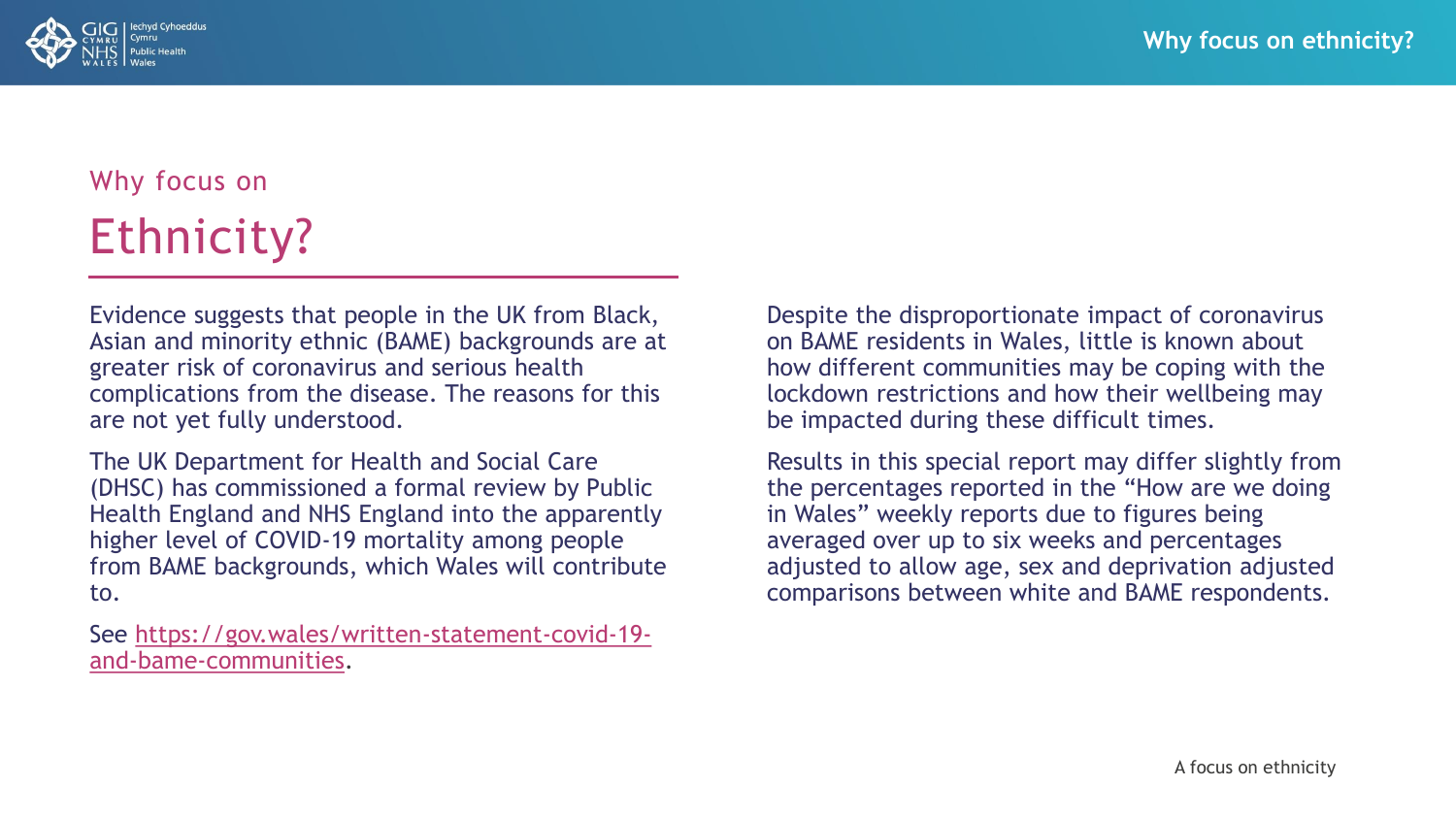

|                                                                                                        | <b>BAME</b> | <b>White</b> |                                                                                                                     |  |
|--------------------------------------------------------------------------------------------------------|-------------|--------------|---------------------------------------------------------------------------------------------------------------------|--|
| Think they have or have had<br>coronavirus*                                                            | 14%         | 11%          | According to the survey, the<br>proportion of people<br>experiencing coronavirus is<br>very similar across BAME and |  |
| Very worried about getting<br>coronavirus*~                                                            | 24%         | 21%          | white communities. Groups<br>are also equally worried<br>about getting the virus and                                |  |
| Worrying a lot about becoming<br>seriously ill with coronavirus*                                       | 28%         | 25%          | becoming seriously ill.                                                                                             |  |
|                                                                                                        |             |              |                                                                                                                     |  |
| Percentages adjusted for age, gender, week and deprivation.                                            |             |              |                                                                                                                     |  |
| *Differences not statistically significant; ~Excludes those who think they have already had the virus. |             |              |                                                                                                                     |  |
|                                                                                                        |             |              | A focus on ethnicity                                                                                                |  |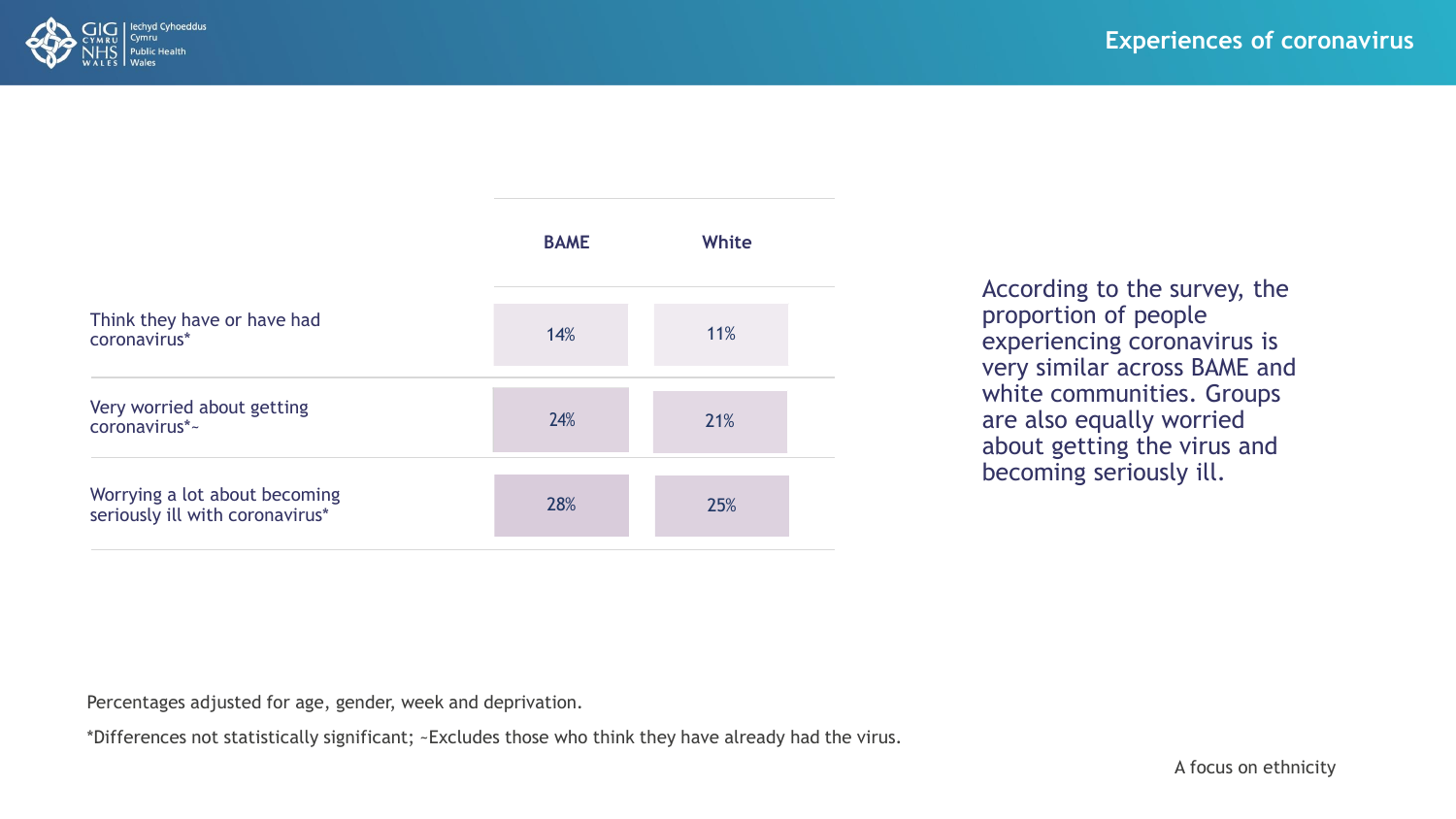



BAME respondents are more likely to be feeling very anxious or isolated, with over a quarter experiencing very high levels of worry about their mental health.

Percentages adjusted for age, gender, week and deprivation.

A focus on ethnicity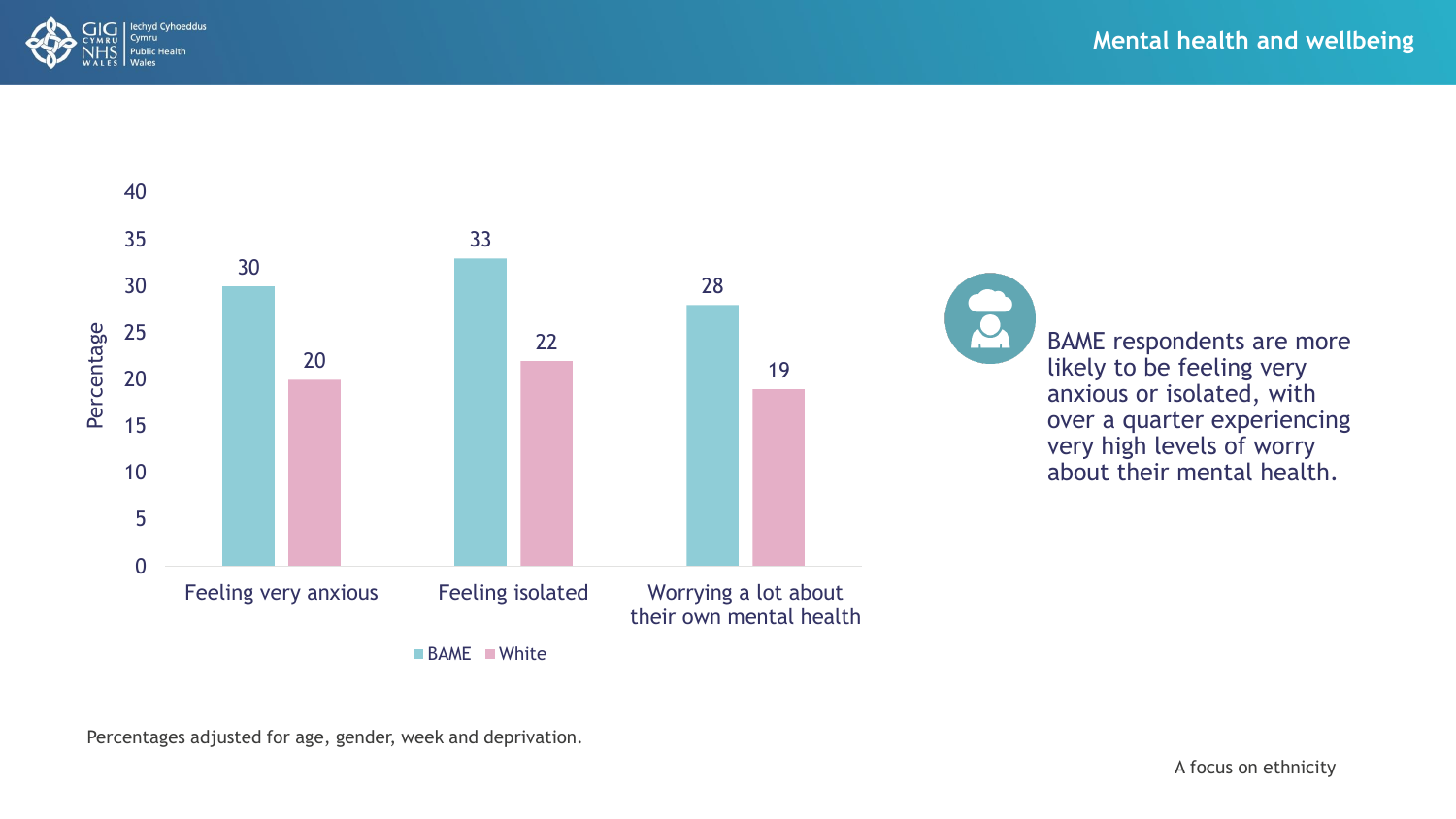



BAME respondents are more likely to be worrying about employment and finances…



**BAME White**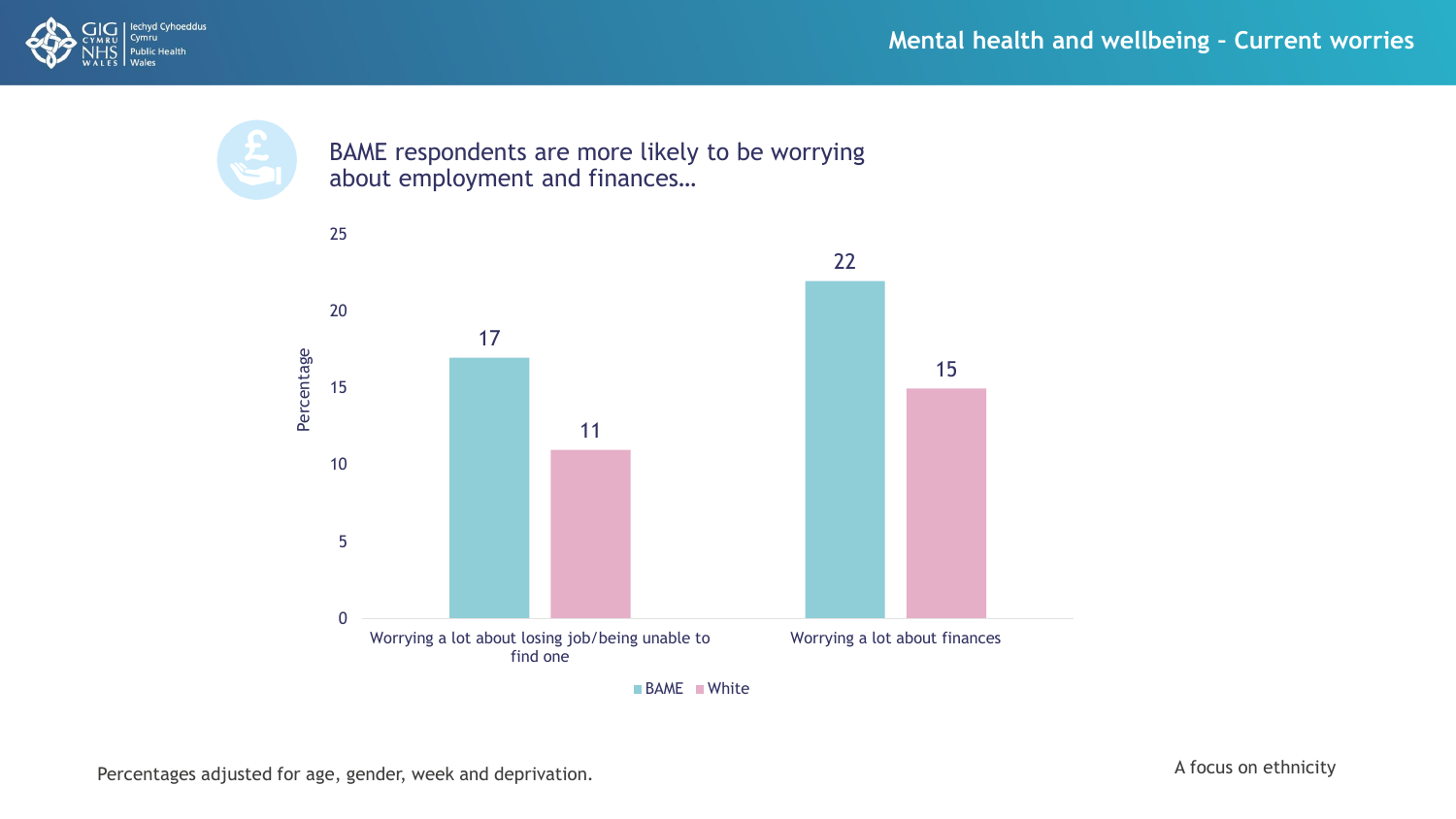

A greater proportion of BAME respondents report an increase in personal activities such as praying and mindfulness. White respondents are more likely to be increasing the time they spend outdoors.

*Note, the figures represent whether individuals increased the amount of time spent on any activity during coronavirus restrictions. They are not meant to measure the total amount of time individuals spend on any activity.*



**BAME** White

Percentages adjusted for age, gender, week and deprivation

~Measured at weeks 2-5 only; \*Differences not statistically significant.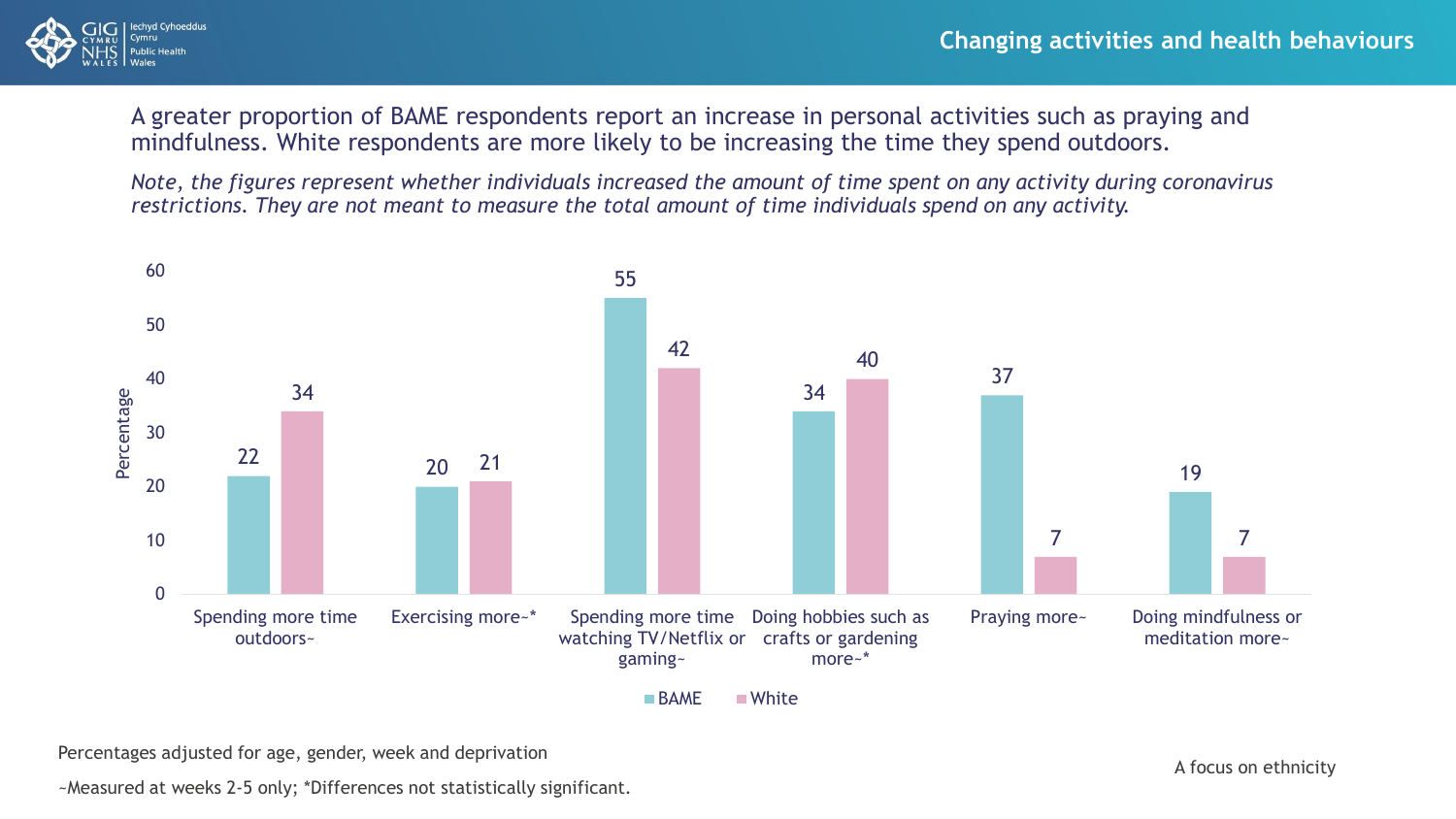

| The survey      | A national telephone survey conducted with adults (>18 years old) currently resident in Wales.                                                                                                                                                                                                                                                                                                                                                                                                                                                                                                                                                                                                                                                                                                                                                       |
|-----------------|------------------------------------------------------------------------------------------------------------------------------------------------------------------------------------------------------------------------------------------------------------------------------------------------------------------------------------------------------------------------------------------------------------------------------------------------------------------------------------------------------------------------------------------------------------------------------------------------------------------------------------------------------------------------------------------------------------------------------------------------------------------------------------------------------------------------------------------------------|
|                 | Data collection began at the beginning of April 2020 and is ongoing.                                                                                                                                                                                                                                                                                                                                                                                                                                                                                                                                                                                                                                                                                                                                                                                 |
|                 | So far, over 3,600 people have told us about how the virus and the lockdown is impacting them.                                                                                                                                                                                                                                                                                                                                                                                                                                                                                                                                                                                                                                                                                                                                                       |
| Our analyses    | These analyses consider how experiences of coronavirus may be different for different groups in<br>society. Whilst the overall survey is considered representative of the population of Wales <sup>1</sup> , due to<br>the small number of respondents identifying as part of different ethnic groups, the following self-<br>report categories have been combined to create a BAME group large enough for analyses:<br>Asian/Asian British; Black/African/Caribbean/Black British; Mixed/Multiple ethnic groups; Other<br>ethnic group (total n=111; 3.1% of sample). It is recognised that there are likely to be differences<br>in experiences and impacts of coronavirus and lockdown measures between these different<br>ethnic groups, which would be an important area for further study among larger/more diverse<br>samples where possible. |
|                 | A generalized linear model function was used to explore independent relationships between<br>outcomes of interest and ethnicity, whilst adjusting for age, gender and deprivation.                                                                                                                                                                                                                                                                                                                                                                                                                                                                                                                                                                                                                                                                   |
|                 | Analyses were also corrected for time (i.e. week of survey). However, trends over time are not<br>the focus of this report and are reported elsewhere.                                                                                                                                                                                                                                                                                                                                                                                                                                                                                                                                                                                                                                                                                               |
| <b>Findings</b> | Key differences are presented for BAME and white surveyed residents of Wales. Unless<br>highlighted, differences are statistically significant at p<.05. Findings are drawn from data<br>collected from weeks 2 to 7 of the survey, unless otherwise stated in footnotes.                                                                                                                                                                                                                                                                                                                                                                                                                                                                                                                                                                            |

A focus on ethnicity